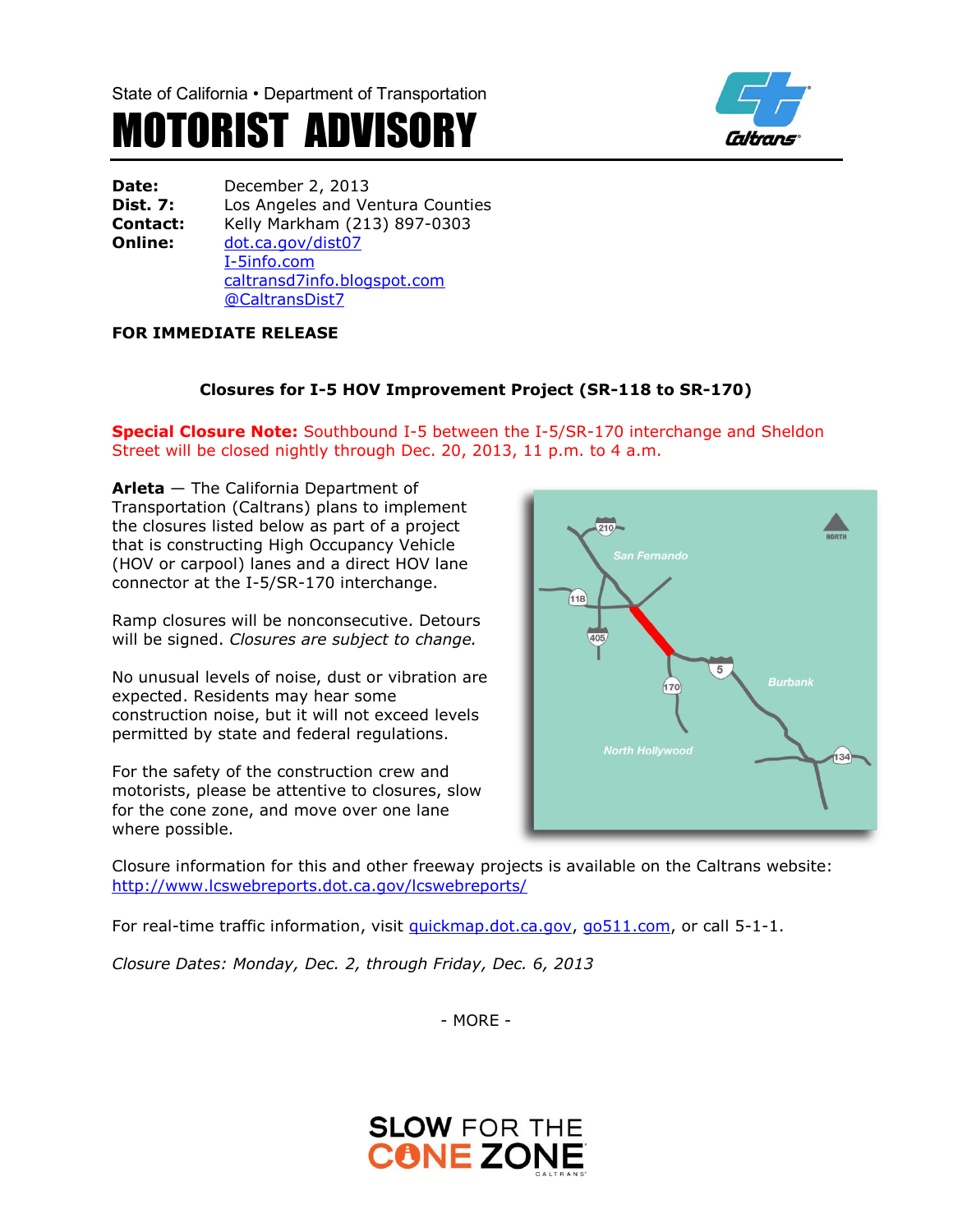## **Northbound I-5**

## *Lanes*

Up to three lanes between SR-170 and SR-118: 9 p.m. to 6 a.m.

*Note: The most restrictive closures (i.e., the most lanes closed) will occur between midnight and 4 a.m.*

### *On-Ramp*

**Westbound Osborne Street: 9 a.m. to 3 p.m.** 

### *Off-Ramp*

**Branford Street: 9 a.m. to 3 p.m.** 

## **Southbound I-5**

*Southbound I-5 between the I-5/SR-170 interchange and Sheldon Street will be closed nightly through Dec. 20, 2013, 11 p.m. to 4 a.m. A signed detour will direct motorists. Additional closures below.*

### *Lanes*

Up to four lanes between SR-118 and SR-170: 10 p.m. to 6 a.m.

*Note: The most restrictive closures (i.e., the most lanes closed) will occur between midnight and 4 a.m.* 

### **Long-Term I-5 Ramp Closures**

*Long-Term Off-Ramp Closure*

Northbound I-5 to westbound Terra Bella Street (opens December 2013)

*Long-Term On-Ramp Closure*

Branford Street to southbound I-5 (opens April 2014)

## **Southbound SR-170**

### *On-Ramp*

Sheldon Street/Arleta Street: 9 a.m. to 3 p.m.

- MORE -